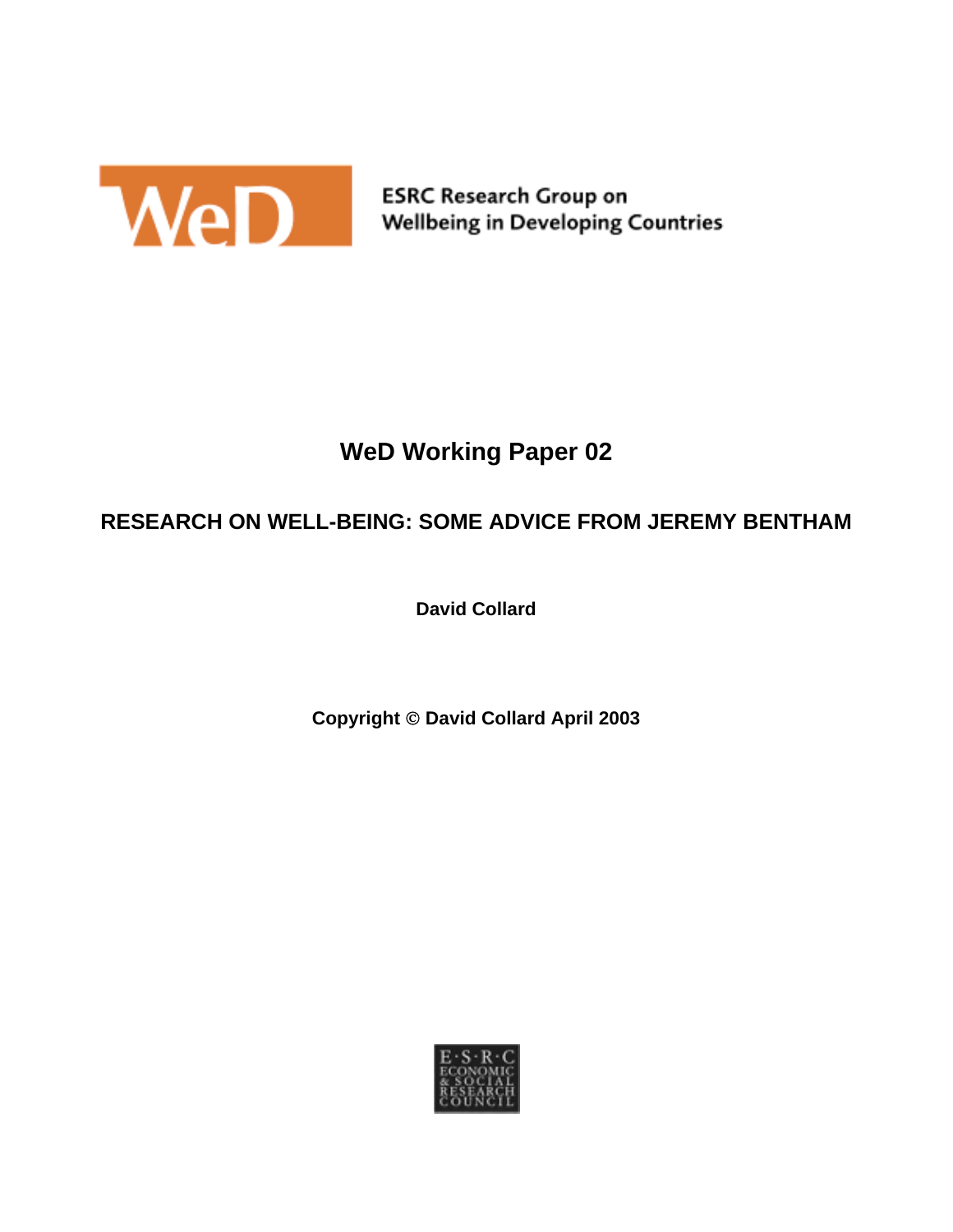#### **SUMMARY**

Jeremy Bentham was the most illustrious of the utilitarians. This paper shows how his ideas on the measurement of happiness are of relevance to modern research on well-being.

### **ABSTRACT**

Jeremy Bentham provided a comprehensive list of the sources of pleasure and pain, rather in the manner of modern writers on well-being such as Nussbaum. He explicitly used the term well-being and in the course of extensive discussions he covered many of the issues of concern to modern researchers. In particular he stressed the social and other-regarding aspects of well-being and emphasised the importance of "ill-being". Bentham insisted that the measurement of well-being should be firmly based on the concerns and subjective valuations of those directly concerned. Those who wished to superimpose other judgements were dismissed as "ipsedixitists". The paper considers what, if anything, the modern researcher can learn from Bentham.

### **KEYWORDS**

Bentham, Paternalism, Utility, Well-Being

### **ACKNOWLEDGEMENTS**

I am grateful to colleagues at the ESRC Research Group on Well-Being in Developing Countries at Bath, particularly David Clark and Ian Gough for their valuable comments on an earlier draft.

David Collard Professor of Economics Department of Economics & International Development, University of Bath Bath BA2 7AY UK d.a.collard@bath.ac.uk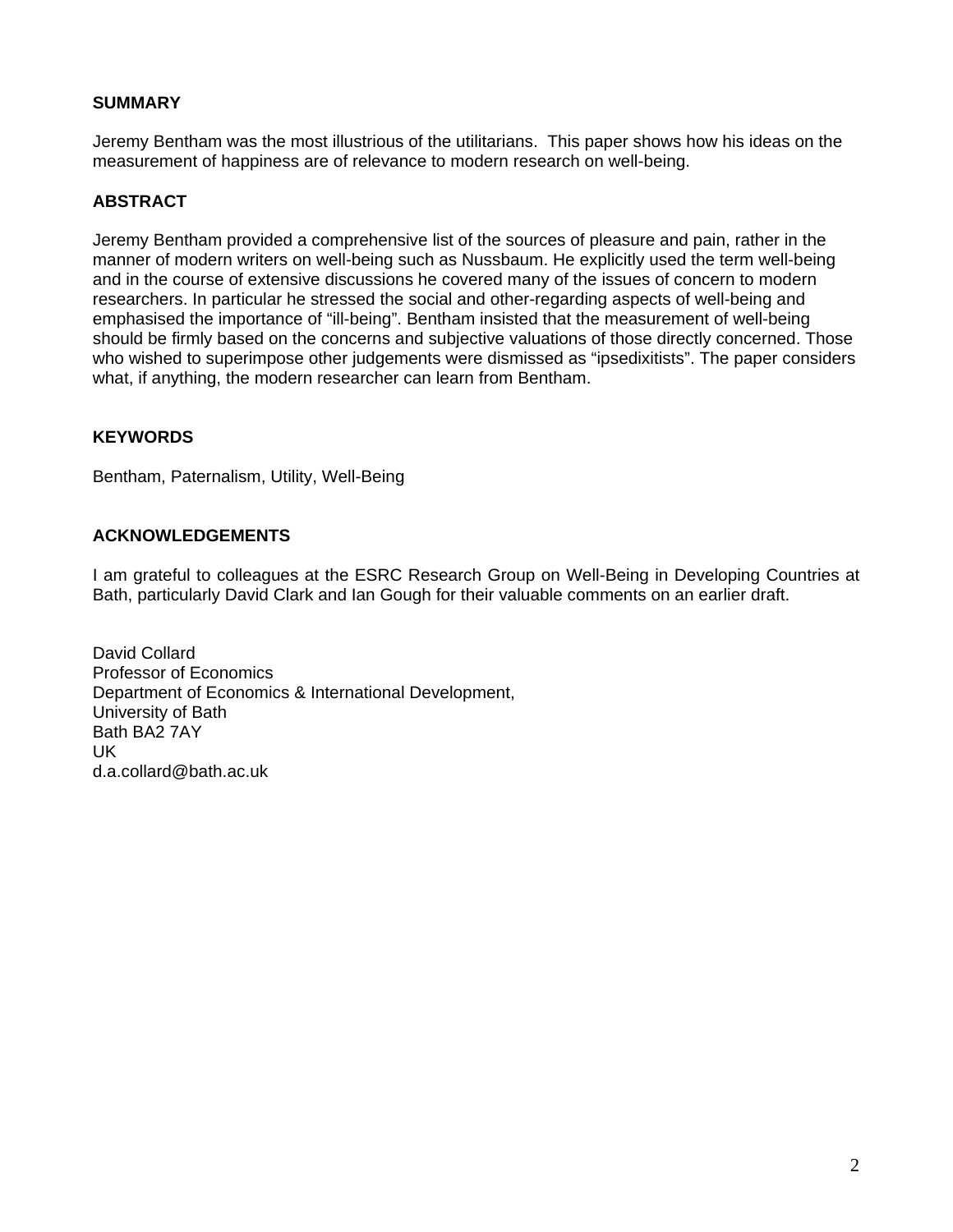On the face of it Bentham is the very last person to turn to for such advice. Modern research on well-being<sup>[1](#page-2-0)</sup> likes to look at the rich panoply of human experience rather than utility derived merely from goods and services: it also stresses agency, liberty, human rights, equality, justice and the common interest rather than narrow self-interest. Bentham, in contrast, is held to have emphasised mechanical, calculating, self-interested economic man and to have insisted upon the flawed metric of the "greatest happiness" principle. I do not propose, in this paper to mount a defence of Bentham or of utilitarianism. But I do suggest, that in devising a framework for the analysis and measurement of well-being, Bentham may even now have something useful to say. Whether or not we take his advice is, of course, up to us.

### **1. WELL-BEING AND ILL-BEING**

1

Bentham defined well-being<sup>[2](#page-2-1)</sup> as the excess of pleasure over pain. Well-being, he thought, was a more suitable term than happiness which was much too upbeat.

"[happiness] seems not only to lay pain in all its shapes altogether out of the account, but to give it to be understood that whatsoever have been the pleasures that have been experienced, it is in a high and as it were superlative degree that they have been experience"[3](#page-2-2) . *Deontology* 1.3.

He also insisted on distinguishing between well-being and ill-being:

"[the] difference may, if it be on the pleasure side of the account, be termed the net amount of his well-being – or, more shortly, his clear well-being – or simply his well-being; if on the side of pain, net amount of his ill-being – or his net ill-being – or simply his ill-being". *Deontology*  1.3.

Bentham's emphasis on ill-being is very important in the context of destitution. Notice how he starts (see section 2) from the pains immediately associated with the physical body – cold, hunger, pain, disease. Indeed, the human body (often in its detailed workings, *viz.,* the alimentary canal) is central to the pleasure/pain calculus. Utility may be in the mind but Bentham knows very well that its causes are often physical. Reduce these privations and you reduce unhappiness and increase well-being.<sup>[4](#page-2-3)</sup>

Bentham's well-being/ill-being distinction is a salutary one. First it is a reminder that ill-being is probably a characteristic of many people in poor countries: that the removal of the pains associated with ill-being is a priority in improving the "greatest happiness". Secondly it is relevant to the concept of "need". It has to be conceded that the well-being/ill-being distinction is, in a sense, not necessary since ill-being can show up as a low score in some measure of well-being. It is true that the "zero"

<span id="page-2-0"></span><sup>&</sup>lt;sup>1</sup> See, for example, Sen (1985) and Nussbaum and Sen (1993).

<span id="page-2-1"></span><sup>&</sup>lt;sup>2</sup>"Well-being" was a term which Bentham himself used. He was unhappy with "utilitarianism" which he settled for, though reluctantly. "Greatest-happiness-ism" or "felicity-ism" would have been even more awkward. (*Essay on Utilitarianism: Long Version*) in Goldworth (1983).

<span id="page-2-2"></span> $3$  To be happy it is neither necessary nor sufficient to smile all the time.

<span id="page-2-3"></span><sup>&</sup>lt;sup>4</sup> However, Bentham believed the balance would usually be positive, if only because net ill-being would induce suicide.

<sup>… &</sup>quot;Taking the whole of mankind together, on which side of the account does the balance lie, on the well-being or ill-being side? If religion were out of the question, the answer would require scarce a moment's thought; on the side of well-being beyond dispute; of well-being existence itself is a conclusive proof. So small is the quantity of pain necessarily accompanying the termination of existence" (130-131).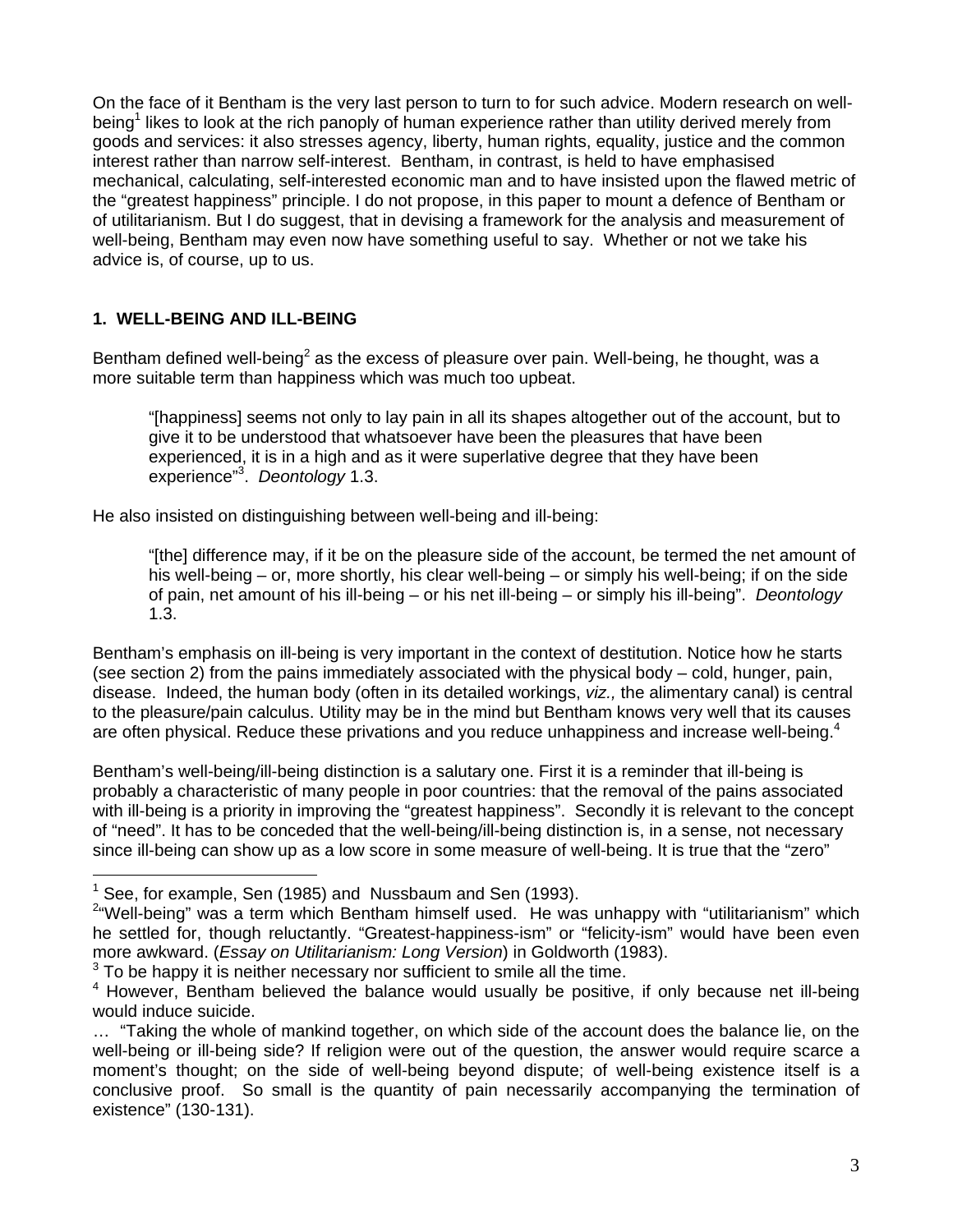score between well-being and ill-being, between pleasure and pain, has to be an arbitrary one and that needs graduate into wants and then desires. But for some components of the happiness function it is useful to think of "basic needs" levels as those such that, below them, well-being gives way to illbeing; for example nutrition or bodily warmth. This will be especially relevant if the happiness function is asymmetric in that utility falls off very rapidly below the basic needs level: Rosen (1999) suggests that "pain and the relief of it counted for far more in human happiness than the simple pursuit of pleasure".

## **2. MAKE A COMPREHENSIVE LIST**

Sooner or later the modern researcher turns to drawing up lists of factors which may or may not affect an individual's well-being. One thinks of Sen's notion of functionings or "beings and doings", fleshed out by Nussbaum's Aristotlean list (1993), or of Doyal and Gough's list of human needs  $(1991)^5$  $(1991)^5$ . Bentham had been there a long time before us and his own lists, agree with them or not, are interesting and possibly instructive.  $6, 7$ 

The first list to be considered here comes from Bentham's *Introduction to the Principles of Morals and Legislation* (chapter 5). Happiness, it will be remembered, depends upon the balance of pleasures and pains of various sorts.

First the pleasures:

The pleasures of sense: taste or appetites, intoxication, smelling, touching, the ear, the eye, sex, health, novelty.

The pleasures of wealth: acquisition and possession of enjoyable articles.

The pleasures of skill (e.g., playing a musical instrument)

The pleasures of amity (being on good terms with others)

The pleasures of good name (repute, esteem, honour).

The pleasures of power (e.g., to command the services of others)

The pleasures of piety or religion

The pleasures of benevolence (goodwill, sympathy)

The pleasures of malevolence

The pleasures of memory or recollection

The pleasures of the imagination (contemplation)

The pleasures of expectation (belief in future pleasures)

The pleasures of association (e.g., from games)

The pleasures from relief of pain.

Then the pains:

<u>.</u>

<span id="page-3-0"></span><sup>&</sup>lt;sup>5</sup> For more rent reviews of the now extensive literature see Saith (2001), Alkire (2002) and Clark  $(2002)$ , ch.3.

<span id="page-3-1"></span> $6$  I do not wish to exaggerate Bentham's originality or influence as an economist. Thus, Denis O'Brien (1975) is dismissive of the importance of utilitarianism to classical economics. He argues that the pain/pleasure psychology was common eighteenth-century property and that all the utilitarians did was to turn it into a tautology.

<span id="page-3-2"></span> $<sup>7</sup>$  It is of interest that his discussion was much appreciated by Alfred Marshall who contrasted the</sup> richness of Bentham's analysis of wants and desires (and that of continental writers) with their much narrower treatment by subsequent English economists. (Marshall *Principles of Economics* 8th edition, 1920)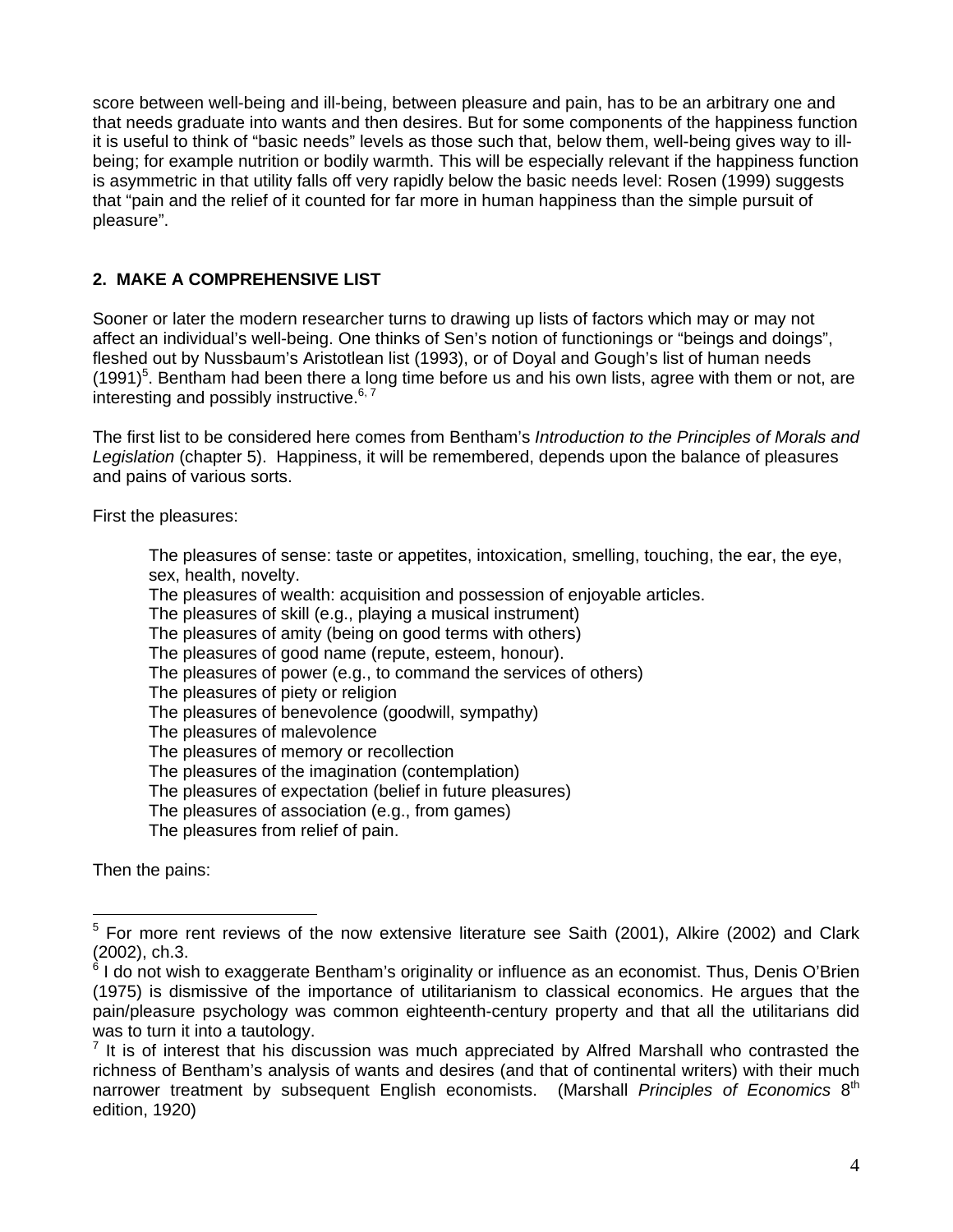The pains of privation (include unsatisfied desire, disappointment and regret) The pains of the senses: hunger and thirst, disagreeable tastes, smell, touch, hearing, sight, excessive heat or cold, disease and indisposition, intense exertion of body or mind. The pains of awkwardness The pains of enmity The pains of ill-repute The pains of piety or religion The pains of malevolence or ill-will The pains of the memory The pains of the imagination The pains of expectation The pains of association

Bentham was rather given to making lists and similar ones crop up elsewhere in his work. The most important and detailed alternative statement is to be found in his eight page *Table of the Springs of Action*. (I have suppressed the extensive thesaurus of synonyms and antonyms which Bentham indefatigably provided).

#### Table of the Springs of Action

1

Pleasures and pains of the taste – the palate – the alimentary canal – of intoxication. Hunger, need of food, want of food, desire of food, thirst, drought, inanition.

Pleasures and pains of the sexual appetite. Sexual desire.

Pleasures and pains of the senses, collectively considered. Physical want, need exigency. Pleasures and pains derived from wealth. Possession, fruition, acquisition, affluence, opulence, privation, loss, poverty, indigence.

Pleasures and pains of power, influence, dominion, governance, command, rule, sway. Ambition, aspiringness, of promotion, preferment, advancement… of rising in the world. Pleasures and pains of curiosity. Curiosity, inquisitiveness, love of novelty, love of experiment, desire for information.

Pleasures and pains of amity, derivable from goodwill, from free services: good opinion, good offices, help, aid, assistance, support, co-operation, vote.

Pleasures and pains of good or bad repute. Desire for goodwill. Fear of shame, disrepute, dishonour, disgrace.

Pleasures and pains of the religious sanction. Religious zeal, fervour, ardour. Fear or love of God.

Pleasures and pains of sympathy. Fellow feeling, good-will, friendship. Domestically, for the political world at large, for the world at large.

Pleasures and pains of antipathy or of ill-will. Dislike, aversion, resentment.

Pains of labour, toil, fatigue. Love of ease. Fear of toil or over exertion.

Pains of the body and of death. Self-preservation, security. Love of life. Fear of pain or death.

These lists are not at all as narrow as a knowledge of only secondary sources on Bentham might have suggested<sup>[8,](#page-4-0) 9</sup>. He, like Adam Smith before him, recognised the importance of being a member of society as well as having material goods. To function in society one must be able to enjoy the pleasures and pains of curiosity, of skill, of good name, of piety, of power, of good, of reputation and of association. Several of these capacities also feature in Nussbaum's list which is hardly surprising

<span id="page-4-0"></span><sup>&</sup>lt;sup>8</sup> Something similar is true of Bentham's proposed system of education (1817) which was, of course, utilitarian but not narrowly so. It could provide "a richly stocked and variegated garden of art and science" to nourish the mind and prevent *ennui* in later life.

<span id="page-4-1"></span><sup>&</sup>lt;sup>9</sup> Indeed Bentham's lists stand up pretty well in comparison with the more modern lists reviewed, for example, in the survey by Alkire (2002).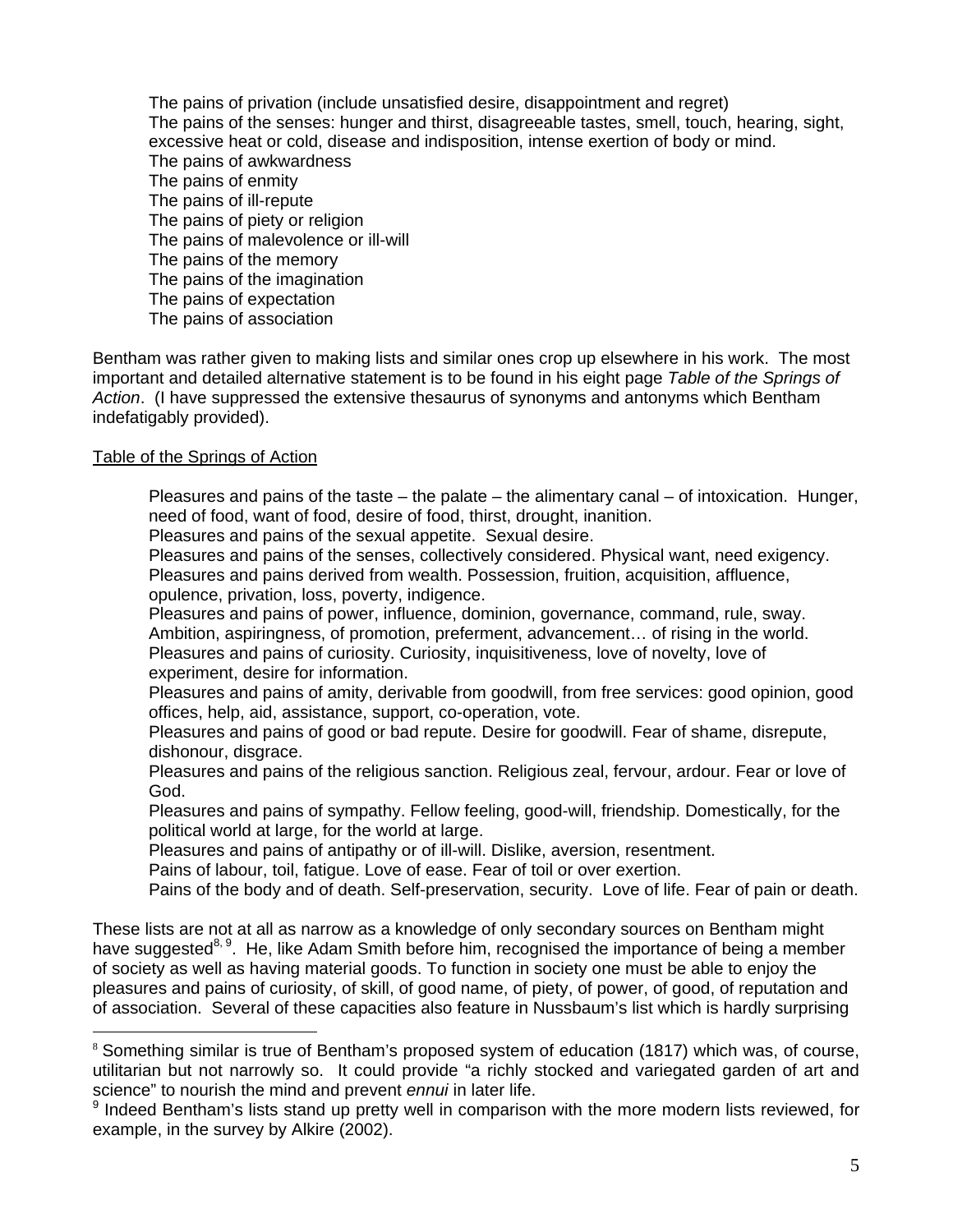as both she and Bentham drew ultimately on Aristotle. Sen, too, broadens "functionings"<sup>10</sup> well beyond the standard narrow concerns of economics:

"(My) approach is based on a view of living as a combination of various 'doings and beings', with quality of life to be assessed in terms of the capability to achieve valuable functionings. Some functionings are very elementary, being adequately nourished, being in good health, etc., and these may be strongly valued by all, for obvious reasons. Others may be more complex, but still widely valued, such as achieving self respect or being socially integrated…" (Sen and Nussbaum 1993).

Bentham's "functionings" were those of the late eighteenth century so we would not expect them to correspond exactly with those that are emphasised today. In some respects his down-to-earth lists are both wider in scope and more relevant to the concerns of poor people than those common in the modern literature on development ethics: for example his inclusion of the pleasures and pains of labour, toil, fatigue, sex, intoxication, and dishonour.

We should also note that Bentham clearly wished his list to include other-regarding<sup>11</sup> as well as selfregarding pleasures and pains. These could be quite wide in scope, covering malevolence as well as benevolence, bad will as well as good. The other-regarding actions of a Benthamite might also enable a fund of goodwill (or ill-will) to be established and drawn upon in the future, rather in the manner of "social capital"<sup>12</sup>. To accumulate social capital might be in an individual's interest.

"You will be producing a stock of sympathy and good reputation, laid up in the breasts of others, ready upon occasion to be brought into action for your advantage" (278).

The effects of policy might be very different in communities with high and low stocks of goodwill and it would be advisable for the policy-maker to be aware of such feelings.

Bentham held that self-regarding actions would normally dominate. However, self-interest would often be inconsistent with maximising the "greatest happiness". How could the interests of individuals and those of society be harmonised? Partly, of course, by appropriate punishments. But also by the exercise of "virtue" through other-regarding actions (along with prudence and probity)<sup>13</sup>.

In the introduction to *Deontology* Bentham outlines his theory of how happiness and virtue may be brought into equivalence. This is by incorporating prudence and benevolence.

1

<span id="page-5-0"></span><sup>&</sup>lt;sup>10</sup> See Crocker 1992, 1995 for useful accounts of the Sen-Nussbaum approach. In particular Crocker (1992) reviews what he calls the commodities, the utility, the basic needs and finally the capabilities approaches for assessing well-being.<br><sup>11</sup> So, in as far as he includes other-regarding actions, Bentham includes some aspects of Sen's

<span id="page-5-1"></span>notion of "agency" as something to be distinguished from well-being (Sen 1992)

<span id="page-5-2"></span> $12$  This would then, of course, be a matter of enlightened self-interest or what modern writers would call an informed, prudential desire.

<span id="page-5-3"></span> $<sup>13</sup>$  Griffin (1986) carefully examines the role of prudence in the life-plans of rational individuals. In his</sup> excellent account, desires are regarded as "primitives" which have to be modified by reason and prudence before they are acceptable as a basis for policy. "To my mind the best prospect for a utilitarian account of well-being is to hold on to the over-wide desire account and look for good reasons to rein it in" (20). Lyons (1991), by contrast, offers a "differential interpretation" whereby in politics the interests of the whole community are served whereas in private people serve their own interest (p.52). There is then, of course, no need to marry them up. I am grateful to Ian Gough for a helpful defence of this interpretation.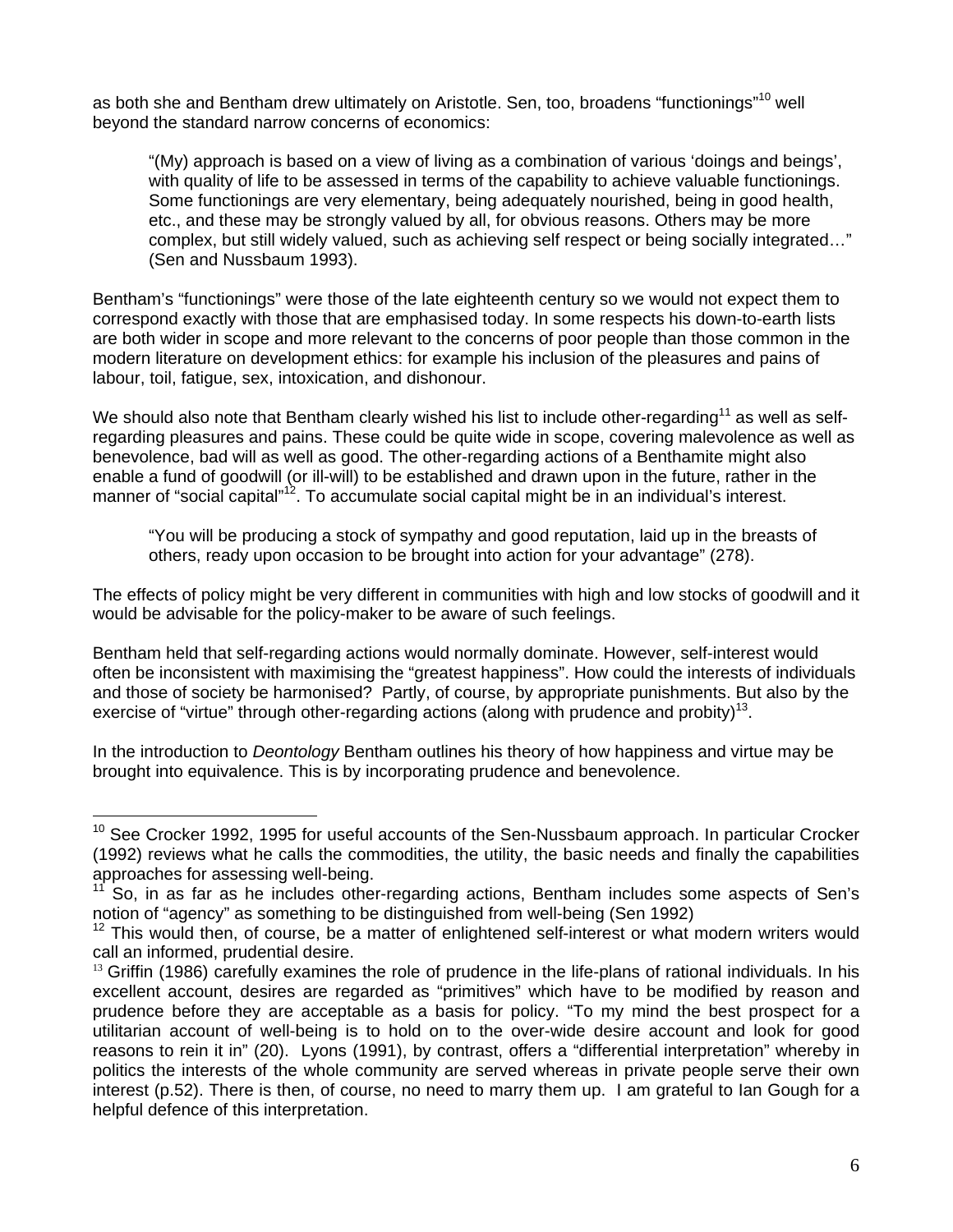"When the happiness of others as well as his own is at stake upon the conduct he is about to pursue, a man's happiness it has already been observed will be the sole ultimate as well as immediate object of his solicitude; that to others, no further than in so far as his own happiness is affected in virtue of the way in which the happiness of others is affected by his conduct. But, wheresoever the happiness of others is affected by the conduct a man pursues, his own happiness it will be shewn will in some way or others be affected by the manner in which theirs is affected by it. On every such occasion, in order to know in which way the act he is about to perform may be most conducive to his own happiness it thence becomes necessary for him to consider and, as far as may be possible, to know in which ways their happiness is likely to be affected by it. *Deontology* (introduction).

It is evident that Bentham has in mind quite a complex reflective process: there should be an *empirical* evaluation of how others are affected which then has to be absorbed into a happiness function. This tension between the greatest happiness of mainly self-interested individuals and of the whole polity has been a perennial difficulty with utilitarianism and has spawned a huge literature – well beyond the scope of the present paper.

### **3. WHOSE HAPPINESS IS TO COUNT?**

1

"The community is a fictitious *body*, composed of the individual persons who are considered as it were its *members.* The interest of the community then is what? – the sum of the interests of the several members who compose it" (Bentham 1817 p. 12).

Bentham intended that his "greatest happiness" principle could be applied at various levels, individual, community, state or the whole human race: but it is crucial that the principle always applies to those "whose interest is in question" (1970 p. 12); that the boundaries are specified. Though his principle was devised as a universal one Bentham was, in practice, overwhelmingly concerned with devising legislation and institutions (schools, prisons, parliaments) at the level of the "state". As Williams recognises: "the fathers of utilitarianism thought of it principally as a system of social and political decision, as offering a criterion and basis of judgement for legislators and administrators" (Smart and Williams 1963, p.135). Bentham may therefore be said always to be "parochial" in the sense that it is always the interests of the governed that are relevant (Lyons 1991).

Within the polity, be it large or small, the test of action is whether or not it improves the total happiness of the governed. Various things follow from this.

1. Bentham saw policy-making as open and endogenous within a representative democracy with liberty as its cornerstone (Long 1977). His treatment of "liberty" is rather complex. Certainly, it features in his *Springs of Action* but the love of liberty and of justice are there cited as examples of compound rather than simple pleasures: liberty is desired not for its own sake but for the "power" and "ease"<sup>14</sup> it might bring. For example, Bentham sees the provision of the security which enables people to enjoy their pleasures as an aspect of liberty: the state itself is an arrangement whereby they give up some of their liberty in exchange for security, for excessive liberty ends in anarchy. So people have preferences for liberty, with implied trade-offs. In what sense, therefore, may liberty be said to be a "cornerstone"? Though Bentham did not see liberty as a "priority" (in the manner of Rawls) he did see it as a pre-

<span id="page-6-0"></span><sup>&</sup>lt;sup>14</sup> James (1973), in reviewing Long, sees Bentham's view as close to the positive definition of liberty, i.e., the ability to do what one wants to do.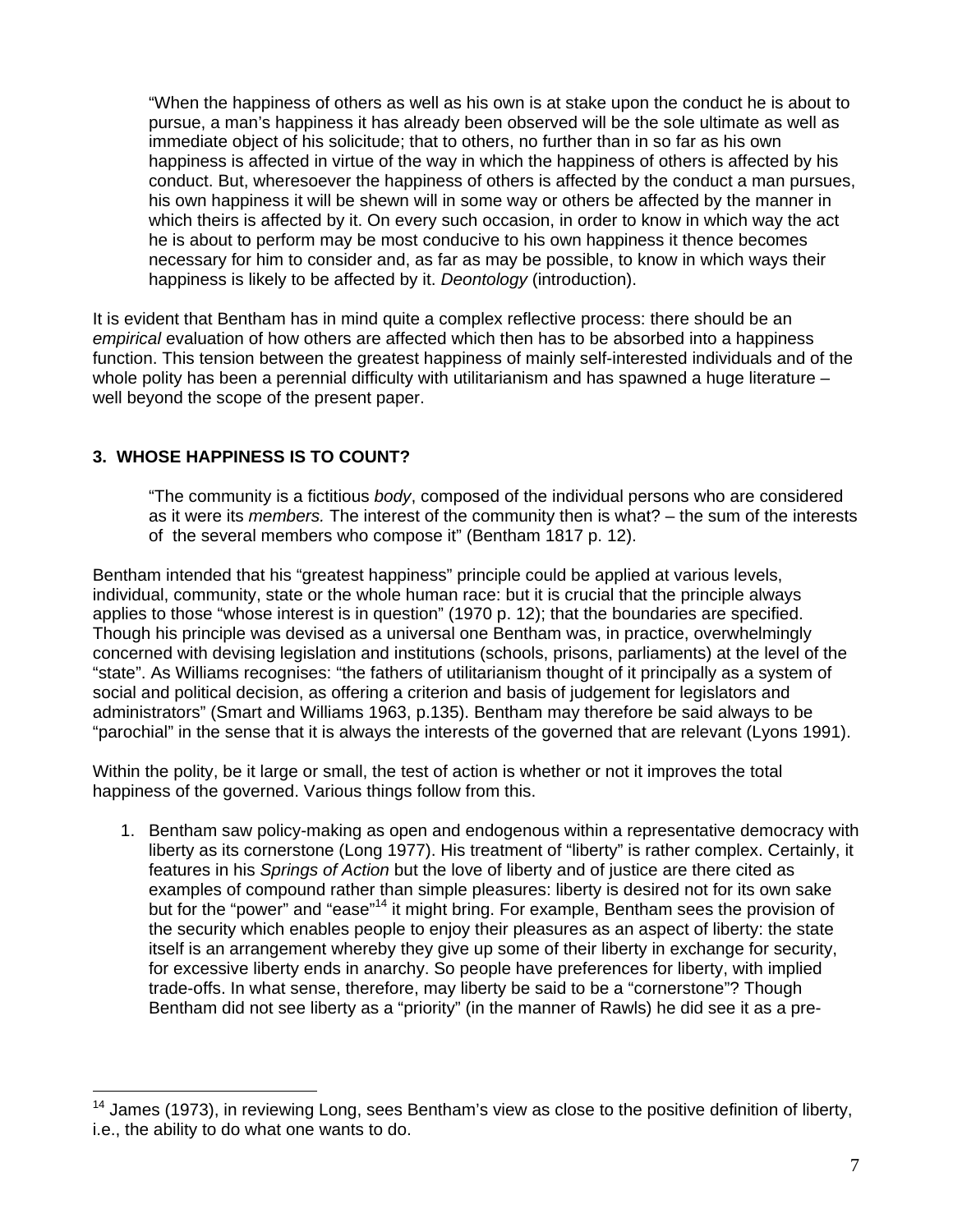condition for the greatest happiness principle to work. As a tireless campaigner for liberty of the press, he argued powerfully for the "liberty of public association"<sup>15</sup> and for

"the security with which malcontents may communicate their sentiments, conceal their plans, and practise every mode of opposition short of actual revolt, before the executive power can be legally justified in disturbing them" (485).

Bentham claimed that the process of policy-making itself could not work without open discussion.

"Had the debate [on government corruption] been …instituted on the footing of utility, the parties might at length have come to an agreement; or least to visible and explicit issue. – 'I say, that the mischiefs of the measure in question are to such an amount. – I say, not so, but to a less.  $-1$  say, benefits of it are only to such an amount.  $-1$  say not so, but to a greater" (*Fragment* 1823, 493).

Liberty was, indeed, the cornerstone of Bentham's system but it performed an almost entirely instrumental role. In modern development parlance, policy is best formed in an open democratic framework with minimum corruption: otherwise known as good governance<sup>16</sup>.

2. Once the boundary has been drawn, Bentham's principle is very bold and straightforward: each is to count for one and none for more than one. In the calculus of happiness no person (particularly a monarch or an aristocrat) should be given greater importance than another. "Each to count for one" is not merely a slogan:

"The happiness of the worst man of the species forms as large a part of the happiness of the whole species as that of the best man" (278).

And the principle has to hold for women<sup>17</sup> as well as men:

1

"On the grounds of the greatest happiness principle, the claim of this sex is…at least …as good as that of the other. The happiness and interest of a person of the female sex, constitutes as large a proportion of the universal happiness or interest, as does that of a person of the male sex" (*Constitutional Code* Bowring ix 108).

<span id="page-7-0"></span> $15$  That liberty had some sort of priority is indicated by Bentham's view that, though religious belief could be an obstacle to utilitarian analysis, he did not want to abolish it as he favoured freedom of religious expression (Schofield 1999).

<span id="page-7-1"></span><sup>&</sup>lt;sup>16</sup> Without good governance (or Bentham's institutional liberty) individual might have "well-being freedom" without having what Sen (1992) calls "agency-freedom". Some of Bentham's sources of pleasure or pain certainly imply some agency", for example,

Pleasures and pains of amity, derivable from goodwill, from free services: good opinion, good offices, help, aid, assistance, support, co-operation, vote.

Pleasures and pains of good or bad repute. Desire for goodwill. Fear of shame, disrepute, dishonour, disgrace.

Thus Bentham's system would have no difficulty in distinguishing the two cases put by Sen (1985 p.219) where A pushes B into the river and B is, or is not, drowned.

<span id="page-7-2"></span><sup>17</sup> Ball (1973) argues that Bentham was not a feminist as he was prepared to allow husbands to represent their wives' views. Though a philosophical radical he was, of course, a creature of his time in practice.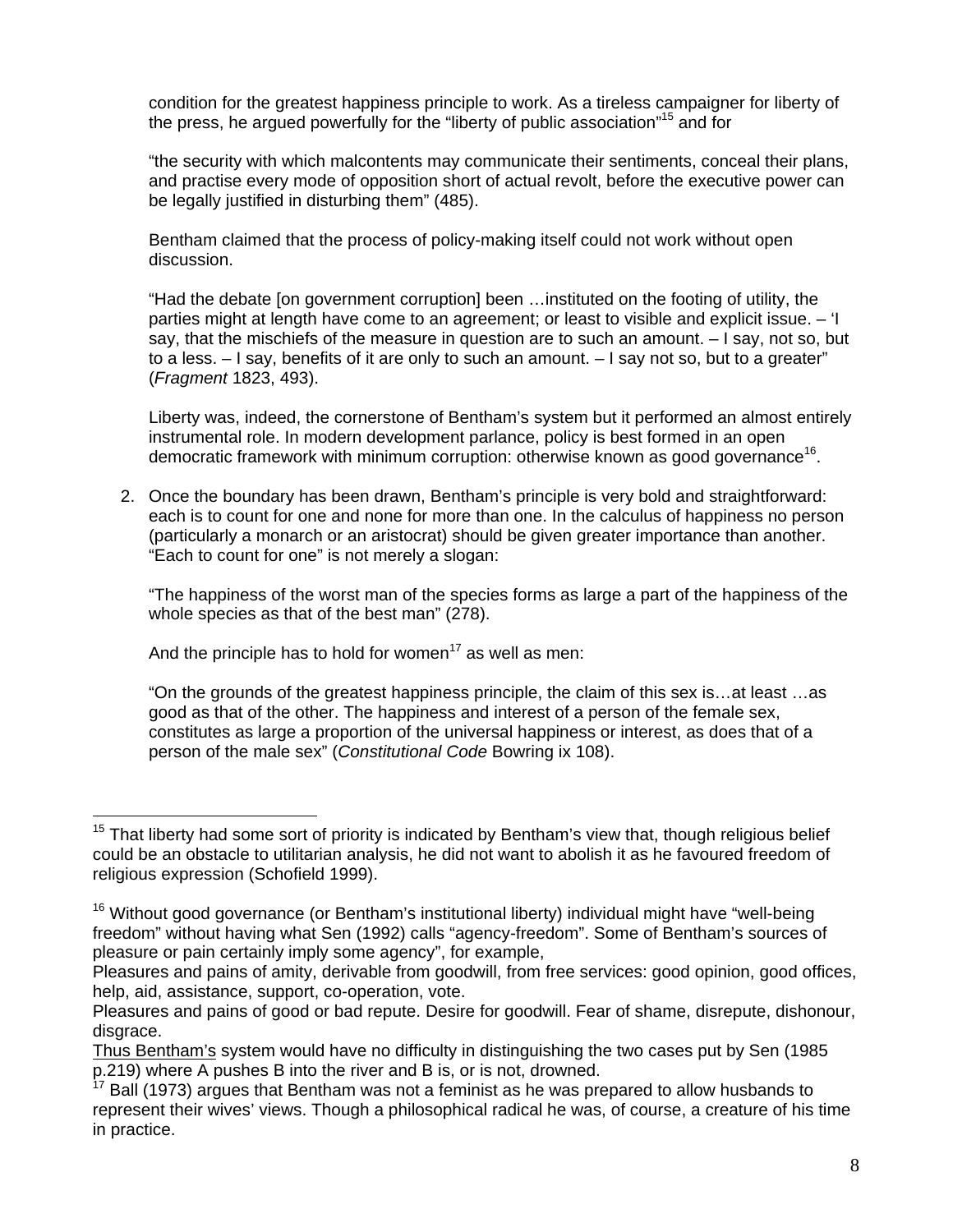3. Bentham himself came to recognise that when the size of the polity is given<sup>18</sup> the greatest happiness of the greatest number, is equivalent simply to the greatest happiness, *provided that all those whose interests are in question are included*. The "greatest number" is then simply a red-herring<sup>19</sup>. This meant that questions of population size were definitely off the agenda $^{20}$  and should be left to individuals:

"With regard to increase of population by births, everything may be left to the spontaneous of individuals… Also "would you encourage population, - render men happy, and trust to nature". Bentham on Population and Government (*Philosophy and Politics* 1995 p.400-401)

Neither was it desirable to regulate internal migration (from rural areas into cities) and external migration. To attempt the latter would, Bentham argued, turn the country into a prison and he was scathingly dismissive of them. On the other hand "deperition" (wasting away) of population would reduce happiness so (low cost) hospitals for the poor etc., were "agenda" rather than "non-agenda". The modern equivalents here would be community clinics and the provision of health workers in developing countries.

4. Bentham insisted that people's own preferences<sup>21</sup> or happiness functions should count. The only criterion was happiness so it was impossible to say that some activities were better or more important than others (notoriously "pushpin is as good as poetry"<sup>22</sup>). Bentham contrasted this view with that the "ipsedixitists" who wished to impose more elevated preferences based upon rights: he attacked such people (e.g., Blackstone) with sarcasm and vitriol. In particular he attacked the concepts of rights and of some sort of highest good (the *summum bonum*) based on deontological principles. Rights, supposed to have been established during some sort of historical "original contract", could only be a fiction as government does not follow naturally from a state of nature (1823).

"According to this, political society, in any sense of it, ought long ago to have been established all the world over" (Bentham, 1823, p.437)

As for the *summum bonum*, it was "consummate nonsense":

<u>.</u>

"Lie all your life long in your bed, with the rheumatism in your loins, the stone in our bladder, and the gout in both your feet, so long as you are in the habit of virtue, so long the *summum bonum*, be it what it may, is in your hands, and much good may it do you." (138).

<span id="page-8-0"></span> $18$  For Bentham's purposes population (of those whose interests are in question) has to be taken as given, since the polity is a construction based upon their consent, as discussed below.<br><sup>19</sup> The reason for the italicized condition is that it might be possible to maximize total happiness by

<span id="page-8-1"></span>excluding some of those "whose interest is in question". Bentham (on the principle that each should count for one) strictly insisted this should never be done. In my own view, this is the most fruitful way of interpreting the "greatest number" part of the utilitarian slogan, rather than trying to have it make a statement about population size.

<span id="page-8-2"></span><sup>&</sup>lt;sup>20</sup> Which enabled Bentham to sidestep Parfitt's "repugnant conclusion" that utility could be maximized by having a large population at near subsistence level.

<span id="page-8-3"></span>Strictly these have to be "primitives" or crude, unlaundered, desires. But the happiness from a pleasure depended partly on its expected duration so people's desires could be informed, prudential desires. And they could be changed by education. However, when the chips were down, the

<span id="page-8-4"></span>primitives had to count.<br><sup>22</sup> It is relatively easy to make an argument that poetry gives greater utility than pushpin to the enlightened utilitarian. Pub poetry combines the two, of course.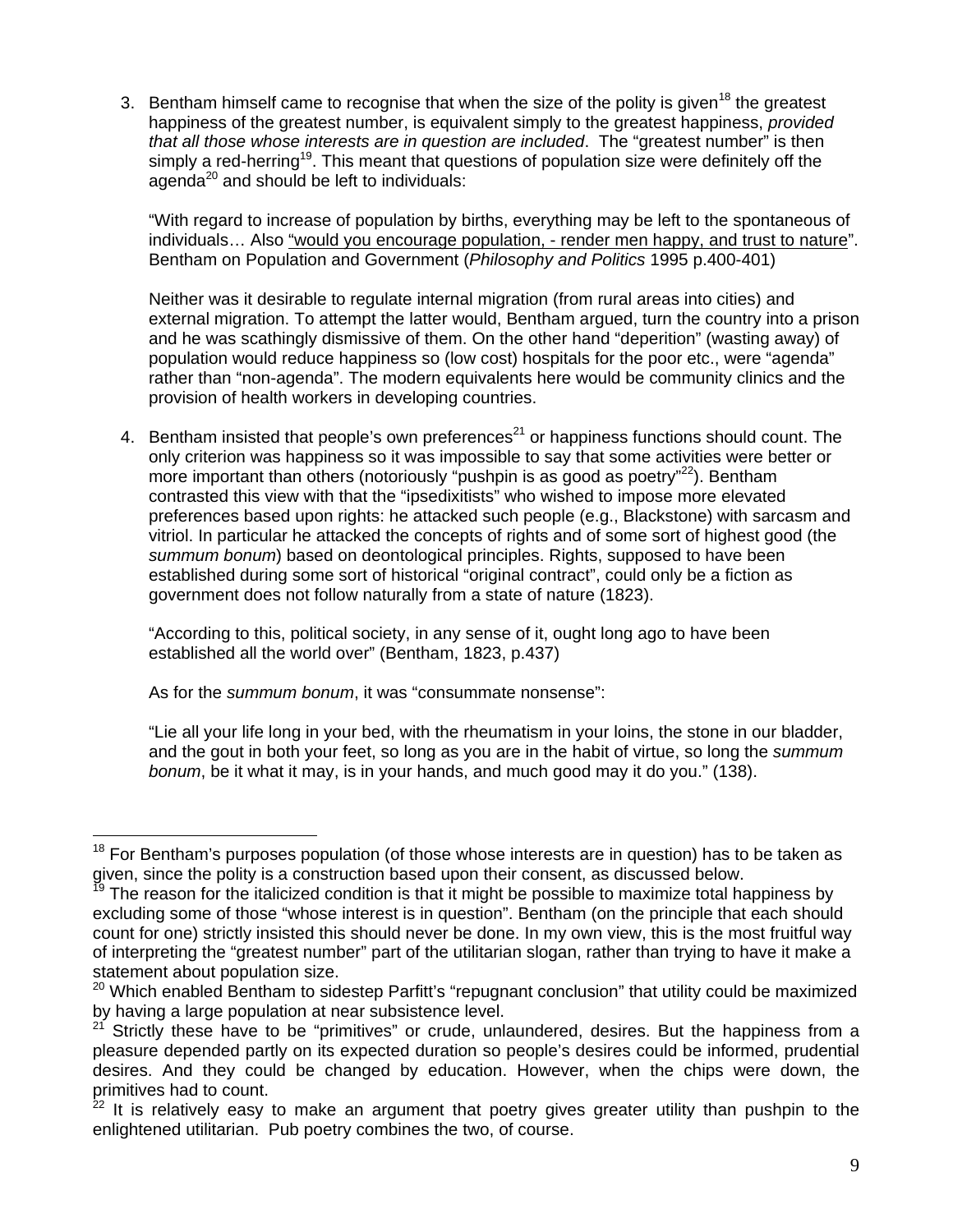The ipsedixitist, according to Bentham, does not believe in the general happiness principle but instead pursues sentiment, "duty", "justice" or some such goal of his own. Unlike utilitarians such people have no rational basis for making policy:

"in a contest between two hot-blooded [ipsedixitists] darkness dashed with coruscations is the result. Each rummages poetry and rhetoric for *strong things.* Victory is his who has let fly the stronger" (*Springs of Action.* p.35).

The strong implication of Bentham's view is that individual preferences, like them or not, have to be taken neat. The downside of this is that we may have to accept preferences that we do not very much like. The upside is that outsiders should not impose their own preferences, whether they be NGOs, the World Bank or even distinguished academics. It hardly needs to be said that Bentham's view of rights was very much at variance with modern development ethics.

## **4. A WELL-BEING METRIC**

1

For Bentham the metric for well-being was, in principle, quite straightforward. The individual feels pleasures and pains of the sort listed in section one. These arise from basic activities like eating, being warm and having sex, through health to ones esteem and position in society. Such pleasures may be selfish, unselfish or malevolent. The important thing is that they are the individual's own preferences, not those of anyone else. Famously, pleasures are greater or less according to their intensity, duration, certainty, propinquity (also fecundity and purity). Each individual's well-being may, in principle, then be expressed cardinally as a number.

To a degree, recent approaches to measuring individual happiness follow in Bentham's footsteps. It is well known that twentieth-century economics found that it had no need of a cardinal measure<sup>[23](#page-9-0)</sup> (except in a technical sense when dealing with uncertainty). It was sufficient to *order* bundles of goods and services in terms of preference. But economists are now increasingly attempting to attach cardinal scores to happiness or unhappiness.<sup>24</sup> Much of this research concentrates on what Bentham would have called "ill-being" (brought about by unemployment, divorce or other major "life events"). Researchers have also devised 'quality of life' measures to assess an individual's health state or perceptions about health and some have attempted to relate these to subjective well-being (Camfield and Skevington, 2003). Often such scales involve a more or less arbitrary aggregation of the different components. They are Benthamite in spirit, however, as they are based on the subjective perceptions of individuals.

It is important to remember that, since it was based on observation, Bentham thought of his research programme as "scientific", comparing himself to Bacon.

"For success, the utilitarian depends on correctness, especially on the estimate of pleasure or pain resulting from every action… It is in his interest that correctness should be generally

<span id="page-9-0"></span> $23$  On the question of measurement Bentham had noticed that where a person was indifferent between carrying out or not carrying out a transaction involving money the value of the non-monetary component could be measured by the relevant amount of money. Bentham seemed to use totals, not margins here but his method is very suggestive of Marshall's (Bentham Archive, UC xxvii).

<span id="page-9-1"></span> $24$  Clark and Oswald (1994) used a cardinal scale for unhappiness in the UK (including inability to sleep, poor self-worth and so on) and related it to unemployment. Winkleman (1998) used panel date from Germany to build an index of unhappiness and again to investigate the impact of unemployment. Much of this growing literature is surveyed in Frey and Stutzer (2002). For a useful survey of the whole field see Frey and Stutzer (2002).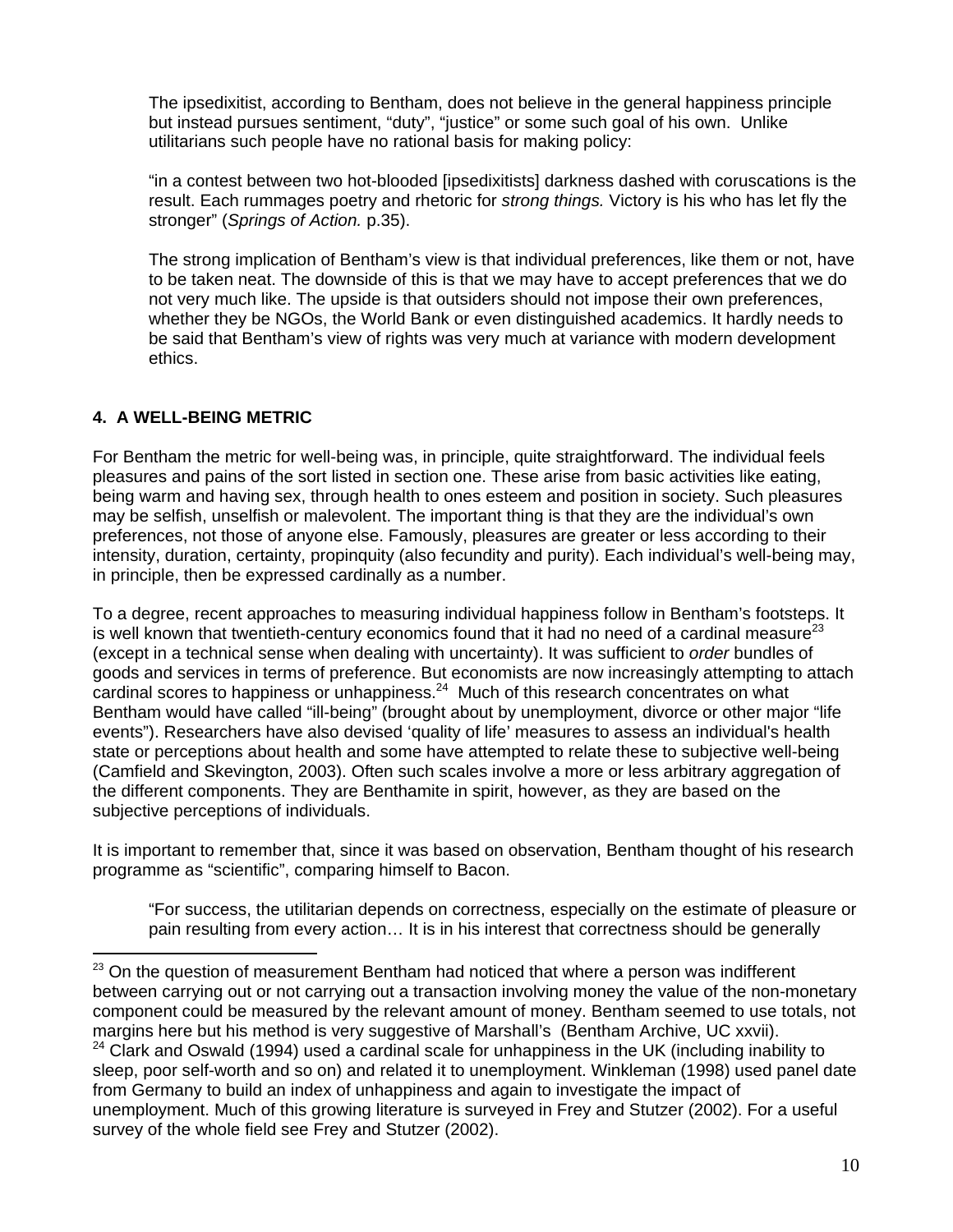applied to every subject and that logical operations should be reached to perfection" (1817, p. 51)<sup>[25](#page-10-0)</sup>

Modern writers, though not aiming for "perfection", attempt to do something similar. Thus, for Sen, the exercise:

"must take the form of valuing the functioning vectors reflecting the 'doings' and 'beings'." (Sen 1985b p. 28).  $26$ 

Bentham did not actually do any of this, of course. He did not have a technique for doing so and in any case was much too busy with his prodigious writing and his pursuit of numerous projects. But he did make a suggestion which is interesting in view of modern multivariate analysis and the use of zero-one variables. Happiness functions will vary across individuals. However, he distinguishes, in chapter VI of *An Introduction to the Principles of Morals and Legislation*, between the causes of pleasure and pain (as outlined in the lists above) and the *circumstances affecting sensibility.*  Bentham, ever exhaustive, cites thirty-two such circumstances<sup>27</sup>. Many of them are what we would now expect to see in a list of "household characteristics": for example, religion, political attitude ("radical frame of mind"), sex, age, rank, education, lineage (social class). Bentham, one feels, would have loved to have been able to get his hands on the data sets and computers available to modern researchers:

"The subject is so difficult, and so new, that I think I shall have not ill succeeded, if, without pretending to exhaust it, I shall have been able to mark out the principal points of view, and to put the matter in such a method as may facilitate the researches of happier enquirers" (53).

However, for many purposes it is not necessary, as Bentham had thought, to aggregate all the aspects of an individual's well-being into a single number or to aggregate across all individuals. Various partial orderings may be acceptable instead $^{28}$ .

How does the relief of poverty or the reduction of inequality affect well-being? Bentham's definition of poverty is not helpful here as he classified the population (for this purpose) only into those who were destitute, those who lived by their labour and those who did not need to work. All of those who had to live by their labour were defined as being in poverty. Bentham had no difficulty with the notion that one should provide help for the destitute (provided it was done economically). Their pain could be reduced with little, or even no, loss of aggregate pleasure. On the other hand he was strongly against poverty reduction (on his definition): *a fortiori* he would be against reductions in inequality. This might be thought to sit oddly with diminishing marginal utility which Bentham understood, albeit in a nontechnical fashion. He recognised that in principle, aggregate utility could be increased by transferring income from rich to poor.

1

<span id="page-10-0"></span> $25$  As far as I know Bentham made no attempt to carry out any such measurements. He was much too busy proselytizing across the whole field of legislation!

<span id="page-10-1"></span><sup>&</sup>lt;sup>26</sup> In commenting on the difficulty of getting all the information that the utilitarian needs Sen allows that "other moral approaches are constrained by the availability of information" (Sen 1985, p. 174).  $27$  The complete list of such circumstances is:

<span id="page-10-2"></span>Health, strength, hardiness, bodily imperfection, quantity and quality of knowledge, strength of intellectual powers, firmness of mind, steadiness of mind, bent of inclination, moral sensibility, moral biases, religious sensibility, religious biases, sympathetic sensibility, sympathetic biases, antipathetic sensibility, antipathetic biases, insanity, habitual occupations, pecuniary circumstances, connexions in the way of sympathy, connections in the way of antipathy, radical frame of body, radical frame of mind, sex, age, rank, education, climate, lineage, government, religious profession.

<span id="page-10-3"></span><sup>&</sup>lt;sup>28</sup> A substantial literature has developed around the partial ordering of functionings and/or capabilities (see, for example, Saith 2001).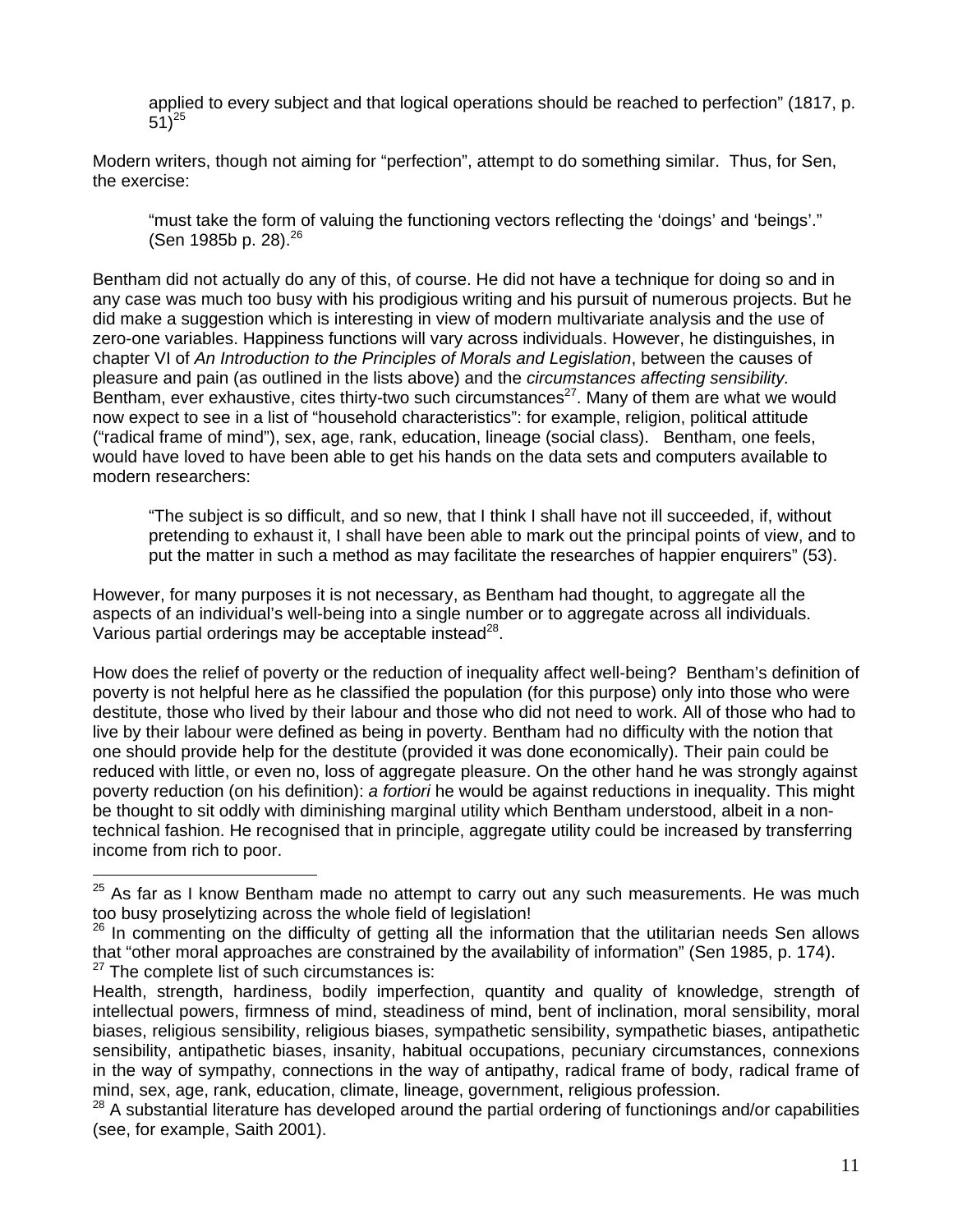"Particles of wealth at the disposition of the legislator, say 10,000; - happiness of the most wealthy to that of the least wealthy, say….as 2 to 1; by giving to each one of 10,000 a particle of wealth, the legislator will produce 5,000 times the happiness he would produce giving the 10,000 particles to one person" (Goldworth 1979 pp.8-9)

However, the qualification "at the disposition of the legislator" here is an important one for Bentham believed that if positive redistribution was attempted there would be strong second order effects on labour supply (the "extinction" of labour), more than offsetting any gain in happiness due to inequality reduction. The stances taken by Bentham and by "modern" writers on inequality strikingly capture a fundamental difference in outlook. In Bentham's system a reduction in inequality would only increase happiness if a substantial number of the non-poor had strong other-regarding sympathies<sup>29</sup>. If people had little or no aversion to inequality, *perceived* inequality would in effect be near zero (Sen 1973). Bentham would have argued that to impose a policy of redistribution in such a society would be the act of an ipsedixitist.

## **5. BENTHAM'S UTILITARIANISM AND WELL-BEING**

1

For the purposes of this section I take Sen (1985b, 1987) as a source for modern criticisms of the utilitarian interpretation of well-being<sup>30</sup>. We may then see how far these criticisms apply to Bentham<sup>31</sup>

One criticism is that of '*welfarism',* "requiring that the goodness of a state of affairs be a function only of the utility information regarding that state" (Sen 1987 p. 39). This is a fair statement of Bentham's position. Two comments should be made, however. The first is that the criticism becomes less damming the more that is included in the well-being function<sup>32</sup>. Bentham casts his net pretty widely and certainly includes "other-regarding" pleasures, social esteem and various "beings and doings". Nevertheless, it is true that these wider factors have to be processed through the well-being function. The second comment is that *as a starting point* welfarism could be quite useful to a researcher in deciding what to include in well-being. It is relevant to know what people's real concerns are: these may or may not coincide with what the researcher believes they are or ought to be (Clark 2002).

A second criticism is that of *'sum ranking'*: "requiring that utility information regarding any state be assessed by looking only at the sum-total of all the utilities in that state" (*ibid*). Quite right, says Bentham. To take anything else into account is to be an "ipsedixitist"<sup>33</sup>. But it should not be lost sight of that Bentham gave some sort of priority to liberty on instrumental grounds, in that it was a necessary condition for the greatest happiness apparatus to be able to work.

A third criticism is that of '*consequentialism'*: "requiring that every choice… be ultimately determined by the goodness of the consequent state of affairs" (*ibid*). This is a criticism that Bentham would have been delighted to accept. Yes, indeed, he would argue. Policies and laws should be judged entirely by their consequences and not at all by their intentions. Sen (2000) has more recently moderated this

<span id="page-11-0"></span> $29$  There would then be the possibility of Pareto-optimal redistribution (Collard 1978, ch. 11).

<span id="page-11-1"></span> $30$  Broome (1991) is critical of what he takes to be Sen's conflation (for utilitarians) of utility with "the good" rather than restricting it to preferences. Bentham, of course, also conflated the two but preferred to use the language of happiness or well-being.

<span id="page-11-2"></span><sup>&</sup>lt;sup>31</sup> There is no mention of Bentham in Nussbaum and Sen (1993) and the references in Sen (1982,1985b) are perfunctory. However, there is a useful brief discussion of Bentham on rights in Sen (1987 p. 48).

<span id="page-11-3"></span> $32$  This also modifies the related criticism that utility does not capture the whole of well-being.

<span id="page-11-4"></span> $33$  The same would apply to Sen's related point that well-being is not the only thing that is valuable.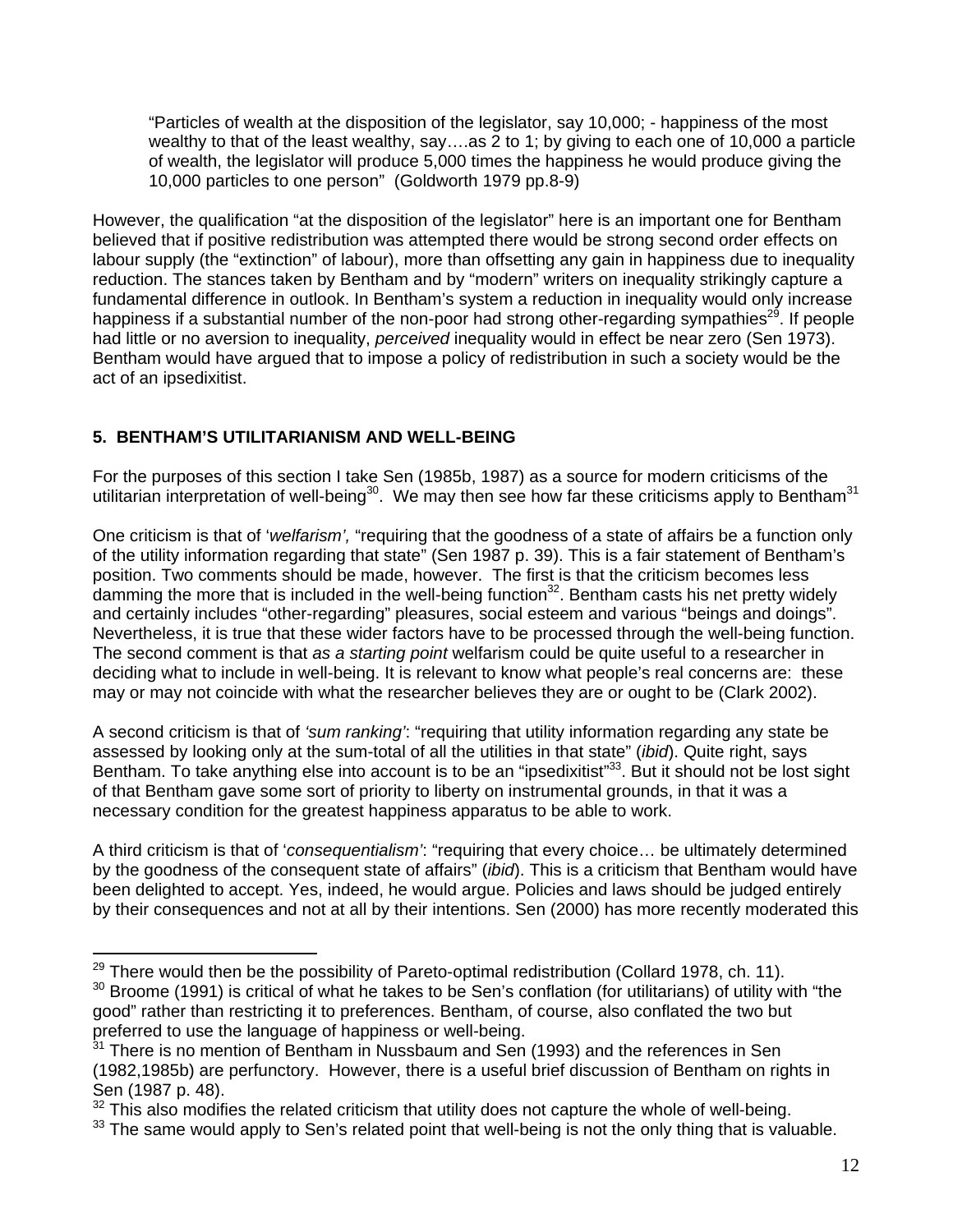particular criticism. He objects to consequentialism but not to "consequential evaluation" which should, of course, be done.

Finally it has been a longstanding criticism of utilitarianism that people who are less efficient utilitygenerating machines (e.g., those with disabilities) will, in effect, be discriminated against (Sen 1982 p.357). It is not clear that this would be so in Bentham's system as "below-needs" levels of provision would generate high ill-being. Thus to redistribute income to people with special needs could well increase Bentham's over-all index of well-being $34$ .

## **6. CONCLUSIONS**

Bentham's advice to the modern researcher on well-being may be divided into the useful (or salutary) and the not-so-useful (or downright wrong). Let us start with the not-so-useful, i.e., technical aggregation. Although Bentham had interesting things to say about this, modern researchers know (following Arrow 1951) that it is impossible to construct a social ordering from individual orderings without violating at least one important and desirable condition. Any aggregation metric has to some degree to be arbitrary $35$ .

The more positive ways in which Bentham's advice (much of it outlined above) might be useful in thinking about modern research on well-being may be summarised as:

- 1. Define the boundaries of the polity, the people whose interest is in question: the village, the country, etc.
- 2. Count "each for one and none for more than one": this means everyone, including people with disabilities, youngest daughters or whatever.
- 3. Include all the elements of well-being that people themselves think to be important, not forgetting ill-being: this to be established by observation and by "bottom-up" information<sup>36</sup>.
- 4. Measure, on a cardinal scale, how their subjective well-being is related to these elements: this has to some degree to be arbitrary as in composite measures of "satisfaction" or "unhappiness".
- 5. Show statistically how these subjective scales are affected by the "causes" or elements of pleasure and by individual or household characteristics.
- 6. Judge policies by their predicted effect on the chosen measure of well-being.

<span id="page-12-0"></span><sup>1</sup>  $34$  Bentham explicitly discusses "bodily imperfection" as a factor affecting sensibility. "By bodily imperfection may be understood that condition which a person is in, who either stands distinguished by any remarkable deformity, or wants any parts or faculties, which the ordinary run of persons of the same sex and age are furnished with: who, for instance, has a hare lip, is deaf, or has lost a hand. This circumstance, like that of ill-health, tends in general to diminish more or less the effect of any pleasurable circumstance, *and to increase that of any afflictive one*" *Introduction to the Principles of Morals and Legislation,* p.55 (my italics). Sen also allows for this possibility but stresses that it cannot be relied upon.

<span id="page-12-1"></span> $35$  Thus a typical version of the Human Development Indicator (HDI) takes the log of mean income per head, life expectancy and adult literacy, all with arbitrarily equal weights. My own view is that Bentham would have found "arbitrary" weighting acceptable if it led to a useable well-being metric.

<span id="page-12-2"></span><sup>&</sup>lt;sup>36</sup> Clark (2003) found that people in his South African survey put a strong emphasis on practical survival, on mental functioning and on recreation.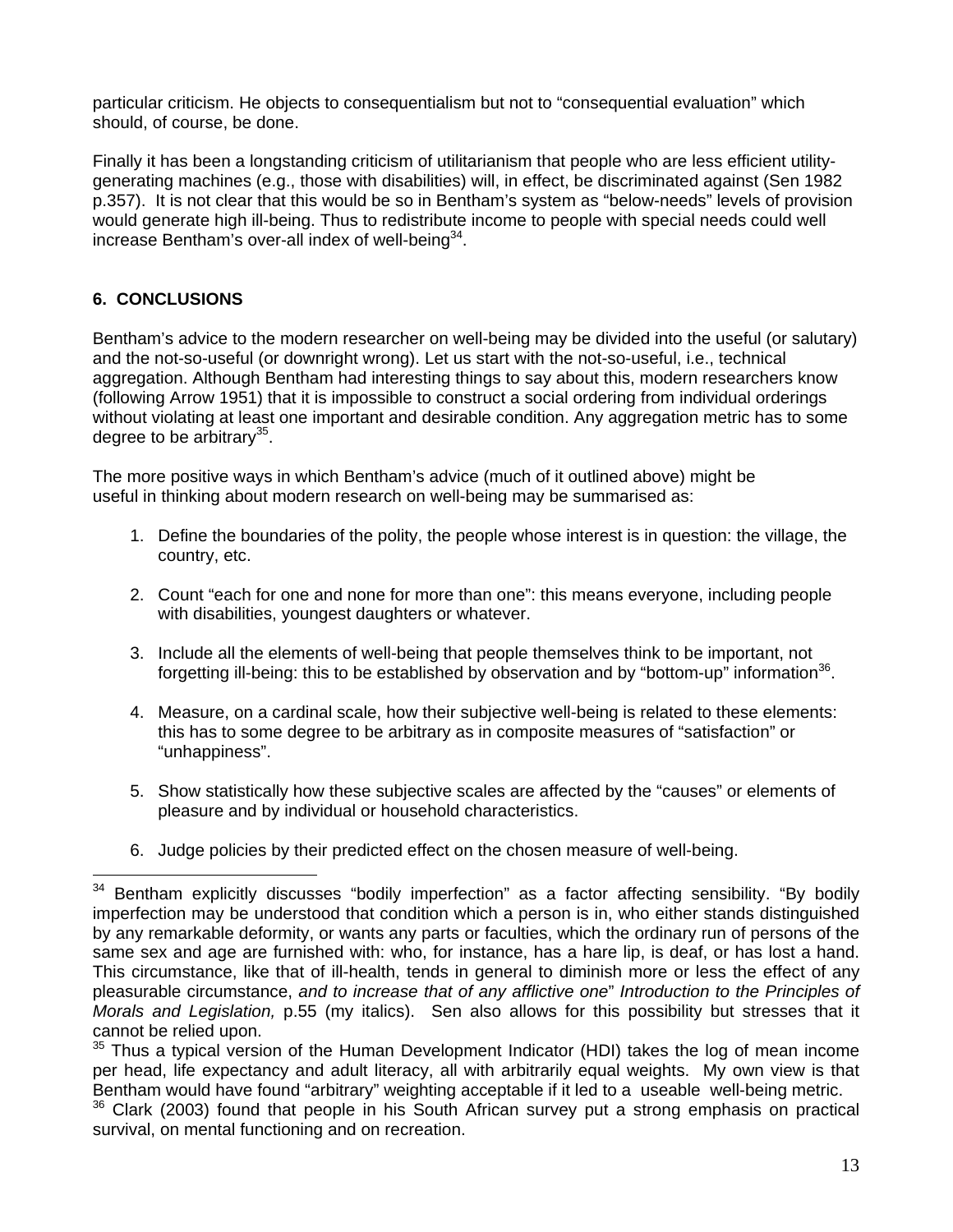- 7. Argue and debate policies and measurements in an open society in the context of "good governance"<sup>37</sup>.
- 8. Beware of the ipsedixitists: don't allow a few people (even important people) to dictate what is to be included or excluded.

<u>.</u>

<span id="page-13-0"></span> $37$  Where there is bad governance the government cannot be expected to be maximizing the "greatest happiness": but when outsiders supply aid directly (say, through NGOs) it is important that they try to increase the "well-being" of those affected rather than acting as what Bentham would call ipsedixitists.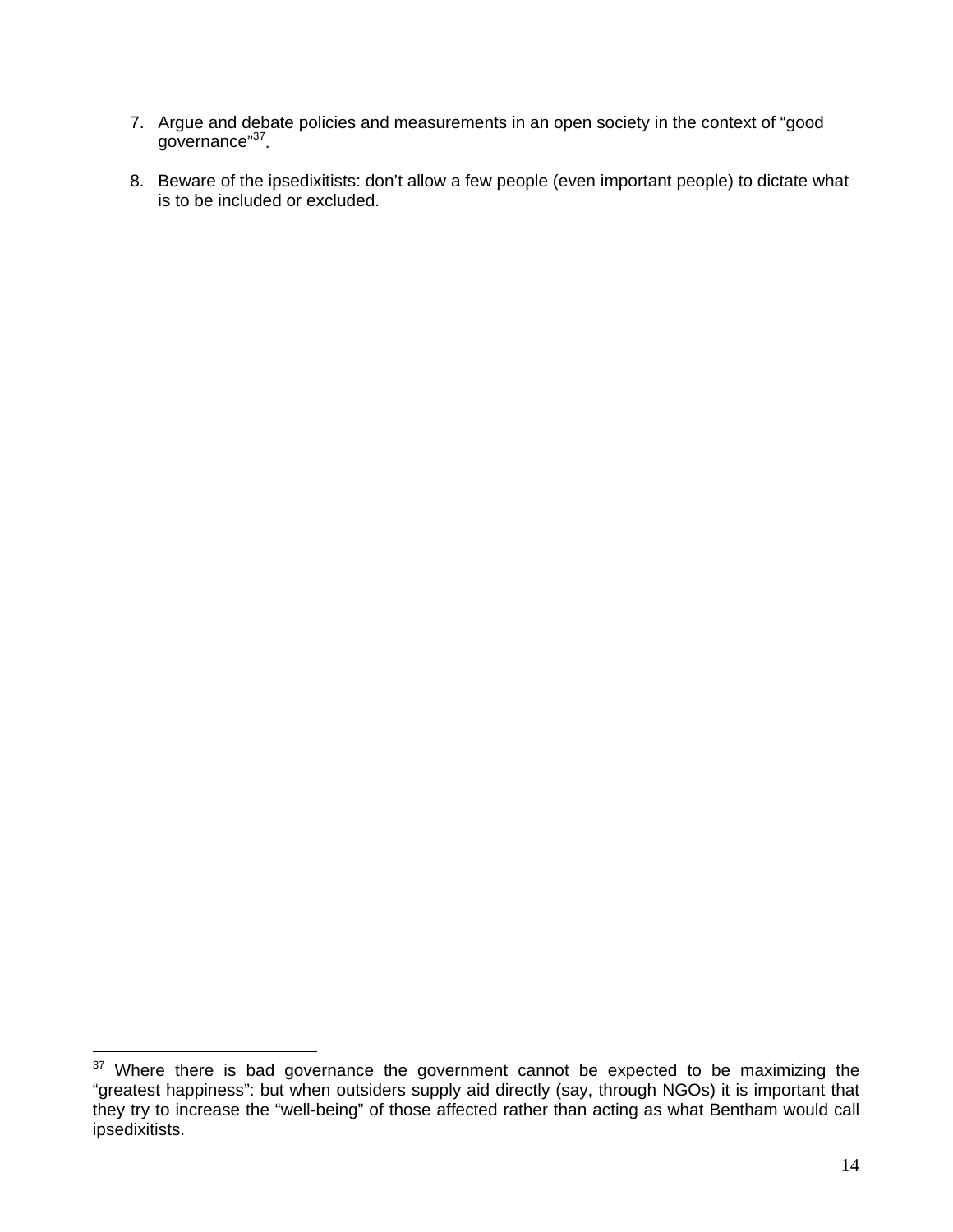#### **REFERENCES**

Alkire, S. (2002), 'Dimensions of Human Development', *World Development* 30(2), 181-205.

- Arrow, K. J. (1951), *Social Choice and Individual Values*, New York/New Haven: John Wiley/Yale.
- Ball, T. (1973), 'Was Bentham a Feminist?', *Bentham Newsletter* 198(4), 25-32.
- Bentham, J. (1780), 'An Introduction to the Principles of Morals and Legislation', in Burns, J. H. and Hart, H. L. A., *Collected Works of Jeremy Bentham*, (1970) London: Athlone Press.
- Bentham, J. (1817), 'A Table of the Springs of Human Action', in Goldworth, A., *Deontology together with the Springs of Action*, (1983) Oxford: Clarendon.
- Bentham, J. (1823), 'A Fragment on Government', in Burns, J. H. and Hart, H. L. A., *Collected Works of Jeremy Bentham*, (1927) 2nd edition, London: Athlone Press.

Boralevi, L. C. (1973), 'In Defence of Myth', *Bentham Newsletter* 198(4), 33-46.

Broome, J. (1991), 'Utility', *Economics and Philosophy* 7, 1-12.

Camfield, L. and Skevington, S. (2003), 'Quality of Life and Wellbeing', Bath: unpublished.

Clark, D. and Oswald, O. (1994), 'Unhappiness and Unemployment', *Economic Journal*, 648-659.

Clark, D. A. (2002), *Visions of Development: A Study of Human Values*, Cheltenham: Edward Elgar.

- Clark, D. A. (2003), 'Concepts and Perceptions of Human Well-being: some evidence from South Africa', *Oxford Development Studies* 31(2), 173-196.
- Collard, D. A. (1978), *Altruism and Economy*, Oxford: Martin Robertson.
- Crocker, D. A. (1992), 'Functioning and Capability: the foundations of Sen's and Nussbaum's development ethic', *Political Theory* 20(4), 584-612.
- Crocker, D. A. (1995), 'Functioning and Capability: The Foundations of Sen's and Nussbaum's Development Ethic, Part 2', in Nussbaum, M. C. and Glover, J., *Women, Culture and Development - A Study of Human Capabilities*, Oxford: Clarendon Press, pp. 153-198.

Doyal, L. and Gough, I. (1991), *A Theory of Human Need*, Basingstoke: Macmillan.

- Frey, B. S. and Stutzer, A. (2002), 'What can economists learn from happiness research?', *J.Econ.Lit.* 40, 402-35.
- Goldworth, A. (1979), 'Bentham on the Measurement of Subjective States', *Bentham Newsletter*, 2- 17.
- Goldworth, A. (ed.) (1983), *Deontology Together with the Springs of Action*, Oxford: Clarendon Press.
- Griffin, J. (1986), *Well-being: Its Meaning, Measurement and Moral Importance*, Oxford: Clarendon Press.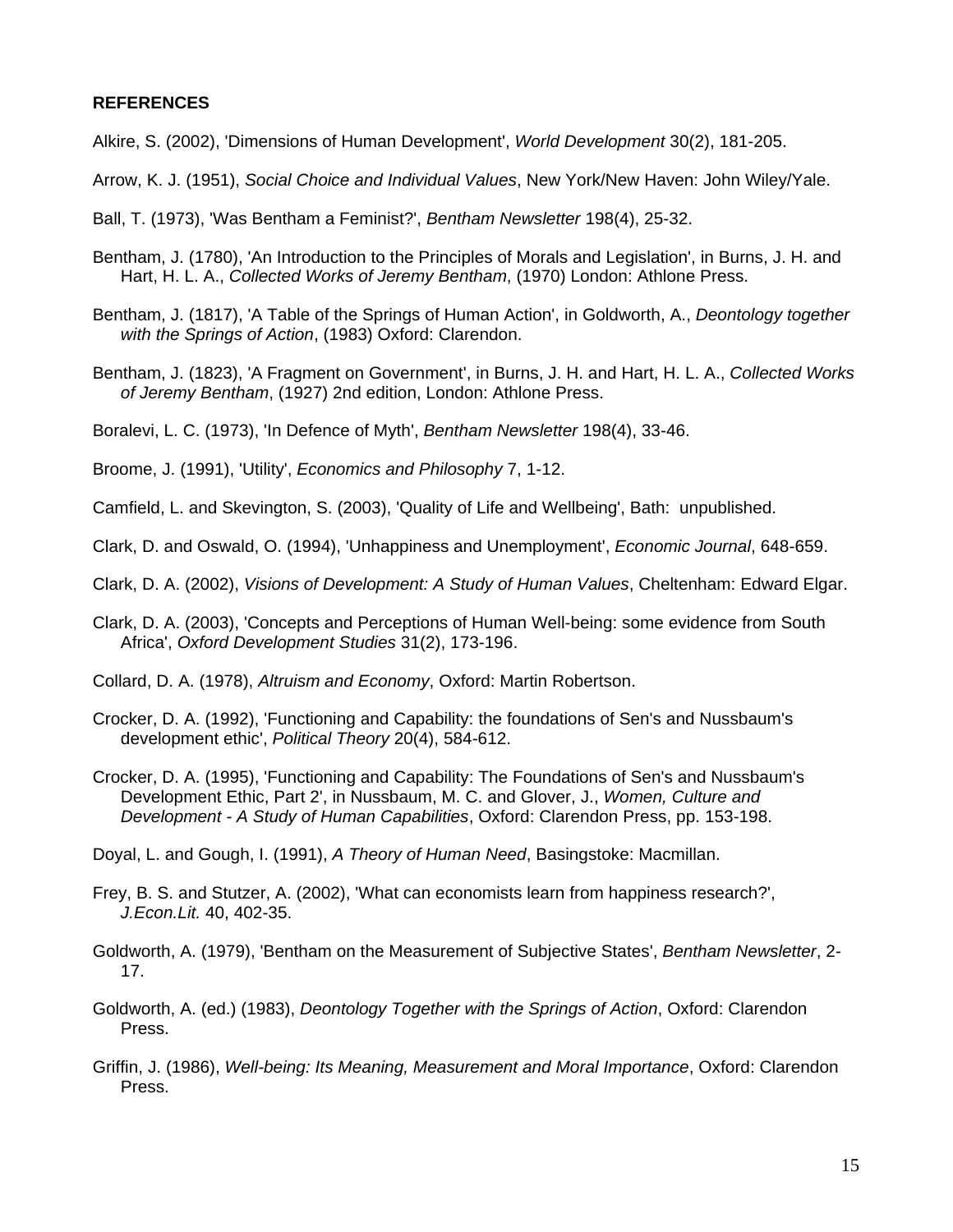Hutcheson, F. (1728), 'An Essay on the Nature and Conduct of the Passions and Affections', in Olms, G., *Collected Works of Frances Hutcheson*, (1969) Hildesheim.

James, M. (1973), 'Review', *Bentham Newsletter* 198(4), 40-52.

- Long, D. G. (1977), *Bentham and Liberty: Jeremy Bentham's Idea of Liberty in Relation to his Utilitarianism*, Toronto: University of Toronto Press.
- Lyons, D. (1991), *In the Interest of the Governed: a study of Bentham's philosophy of utility and law*, Revised edition, Oxford: Clarendon Press.
- Nussbaum, M. C. and Sen, A. (1993), *The Quality of Life*, Oxford: Clarendon Press.
- O'Brien, D. P. (1975), *The Classical Economists* , Oxford: Clarendon Press.
- 'Philosophy and Politics' (1995), *Archive: Bentham on Population and Government* 21(2), 399-404.
- Rosen, F. (1999), 'Crime, Punishment and Liberty', *History of Political Thought* 20, 173-185.
- Saith, R. (2001), *Capabilities: the concept and its operationalisation*, QEH working paper 66, Oxford: Queen Elizabeth House.
- Schofield, P. (1999), 'Political and Religious Radicalism in the Thought of Jeremy Bentham', *History of Political Thought* 20, 272-291.
- Sen, A. (1982), 'Equality of What?' (1980), in Sen, A., *Choice, Measurement and Welfare*, Oxford: Blackwell.
- Sen, A. and Williams, B. (eds.) (1982), *Utilitarianism and Beyond*, Cambridge: Cambridge University Press.
- Sen, A. (1985a), 'Well-being, Agency and Freedom', *Journal of Philosophy* 82(4), 169-221.
- Sen, A. (1985b), *Commodities and Capabilities*, Amsterdam: North-Holland.
- Sen, A. (1987), *On Ethics and Economics*, Oxford: Blackwell.
- Sen, A. (1992), *Inequality Reexamined*, Oxford: Clarendon Press.
- Sen, A. (2000), 'Consequential Evaluation and Practical Reason', *Journal of Philosophy* 97(9), 477- 502.
- Winkleman, L. and Winkleman, R. (1998), 'Why are the Unemployed so Unhappy? Evidence from Panel Data', *Economica* 65, 1-6.